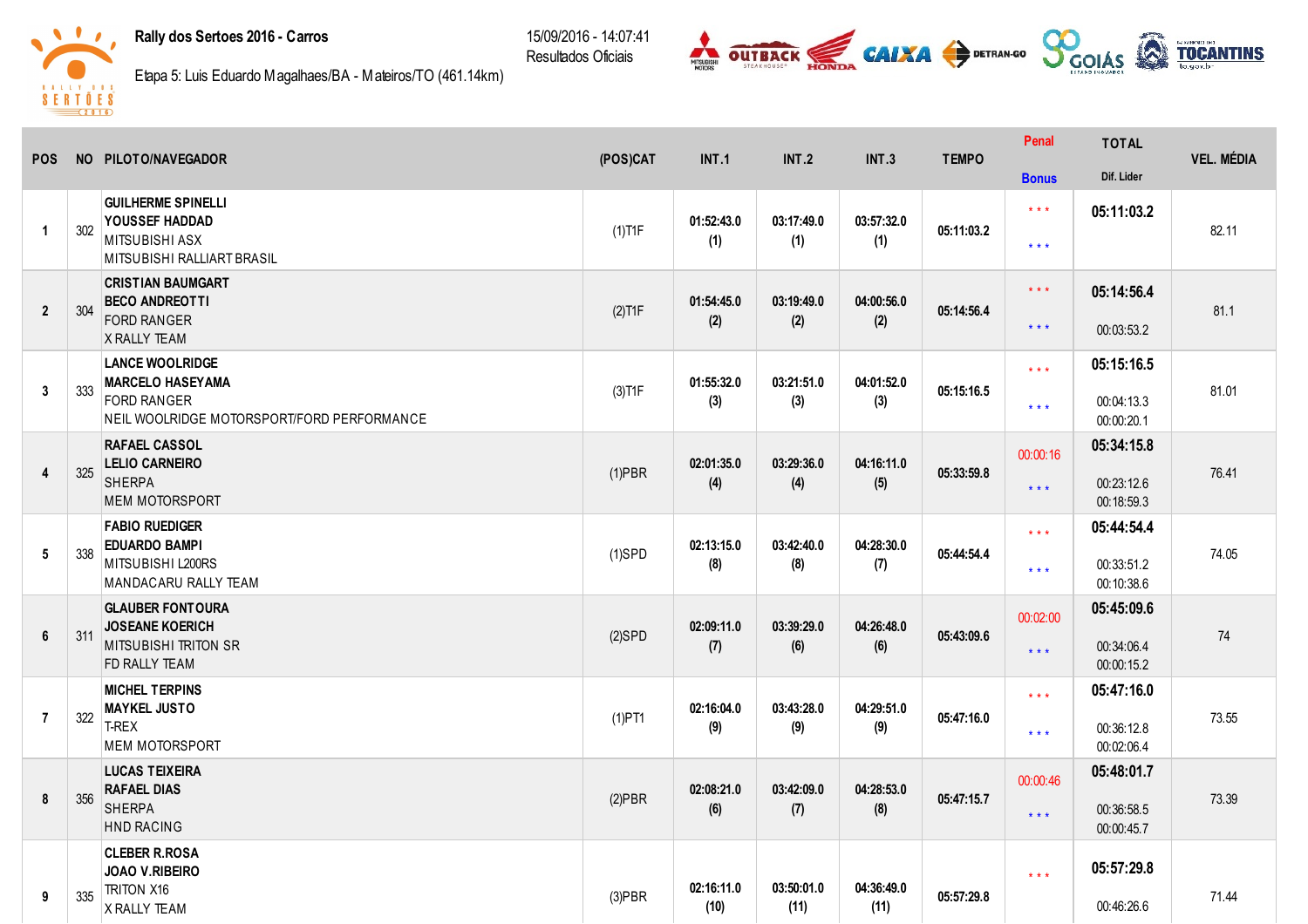|    |     |                                                                                                       |           |                    |                    |                    |            | $\star\star\star$                                  | 00:09:28.1                             |       |
|----|-----|-------------------------------------------------------------------------------------------------------|-----------|--------------------|--------------------|--------------------|------------|----------------------------------------------------|----------------------------------------|-------|
| 10 | 340 | <b>FLAVIO LUNARDI</b><br><b>FRED B.DA SILVA</b><br>CHEVROLETS10LS<br><b>BULLDOG RACING</b>            | (1)PD2    | 02:16:19.0<br>(12) | 03:50:53.0<br>(12) | 04:43:36.0<br>(12) | 06:03:49.2 | $\star\star\star$<br>$\star \star \star$           | 06:03:49.2<br>00:52:46.0<br>00:06:19.4 | 70.2  |
| 11 | 326 | <b>PEDRO PRADO</b><br><b>JOAQUIM BICUDO</b><br>MITSUBISHI X 10<br>X RALLY TEAM                        | $(2)$ PT1 | 02:19:21.0<br>(13) | 03:53:25.0<br>(13) | 04:45:28.0<br>(13) | 06:05:02.6 | $***$<br>$\star$ $\star$ $\star$                   | 06:05:02.6<br>00:53:59.4<br>00:01:13.4 | 69.96 |
| 12 | 332 | <b>JOSE NOGUEIRA</b><br><b>ALYSON ANTUNES</b><br><b>SHERPA</b><br>MANDACARU RALLY TEAM                | $(4)$ PBR | 02:23:49.0<br>(17) | 03:57:53.0<br>(16) | 04:48:21.0<br>(15) | 06:09:15.8 | $***$<br>$\star \star \star$                       | 06:09:15.8<br>00:58:12.6<br>00:04:13.2 | 69.17 |
| 13 | 307 | <b>PAULO PICHINI</b><br><b>PAULO BOMBA</b><br>EVOQUE EVOQUE<br>GO2NEXT RALLY TEAM                     | $(3)$ PT1 | 02:22:18.0<br>(14) | 03:56:39.0<br>(14) | 04:48:48.0<br>(16) | 06:10:12.1 | $* * *$<br>$\star$ $\star$ $\star$                 | 06:10:12.1<br>00:59:08.9<br>00:00:56.3 | 68.99 |
| 14 | 339 | <b>NADIMIR DE OLIVEIRA</b><br><b>RICARDO A.DA SILVA</b><br>MITSUBISHI TR4ER<br><b>MAINHA RACING</b>   | (2)PD2    | 02:22:47.0<br>(15) | 03:58:04.0<br>(17) | 04:49:41.0<br>(17) | 06:10:28.0 | $* * *$<br>$\star \star \star$                     | 06:10:28.0<br>00:59:24.8<br>00:00:15.9 | 68.94 |
| 15 | 305 | <b>LUIS NACIF</b><br><b>FILIPE B.DE OLIVEIRA</b><br>RANGE ROVER EVOQUE<br>MICROCITY RALLY - FF RACING | $(4)$ PT1 | 02:16:18.0<br>(11) | 03:48:00.0<br>(10) | 04:36:04.0<br>(10) | 05:48:52.3 | 00:22:21<br>$\star$ $\star$ $\star$                | 06:11:13.3<br>01:00:10.1<br>00:00:45.3 | 68.8  |
| 16 | 342 | <b>FREDERICO DA SILVA</b><br><b>JOSE TOMICH JR</b><br>MITSUBISHI TR4 ER<br><b>MOL RACING</b>          | (3)PD2    | 02:26:55.0<br>(18) | 04:02:27.0<br>(18) | 05:02:23.0<br>(18) | 06:22:59.2 | $\star \star \star$<br>$\star \star \star$         | 06:22:59.2<br>01:11:56.0<br>00:11:45.9 | 66.69 |
| 17 | 341 | <b>VILSON THOMAS</b><br><b>RAFAEL M. DA LUZ</b><br>MITSUBISHI TR4 ER<br><b>MAINHA RACING</b>          | (4)PD2    | 02:32:26.0<br>(19) | 04:09:57.0<br>(19) | 05:02:48.0<br>(19) | 06:23:11.0 | $\star$ $\star$ $\star$<br>$* * *$                 | 06:23:11.0<br>01:12:07.8<br>00:00:11.8 | 66.65 |
| 18 | 345 | <b>FABIO FREIRE</b><br>JOAO AFRO LEAL<br>MITSUBISHI TR4<br><b>CADASSO RACING</b>                      | $(5)$ PD2 | 02:37:59.0<br>(20) | 04:17:38.0<br>(20) | 05:16:22.0<br>(21) | 06:39:29.1 | $\star$ $\star$ $\star$<br>$\star$ $\star$ $\star$ | 06:39:29.1<br>01:28:25.9<br>00:16:18.1 | 63.93 |
| 19 | 306 | <b>GUNTER HINKELMANN</b><br><b>VINICIUS R.CASTRO</b><br>PROTON<br>X RALLY TEAM                        | $(5)$ PBR | 02:04:39.0<br>(5)  | 03:32:40.0<br>(5)  | 04:16:02.0<br>(4)  | 06:47:57.0 | $\star$ $\star$ $\star$<br>$\star$ $\star$ $\star$ | 06:47:57.0<br>01:36:53.8<br>00:08:27.9 | 62.61 |
|    |     |                                                                                                       |           |                    |                    |                    |            |                                                    |                                        |       |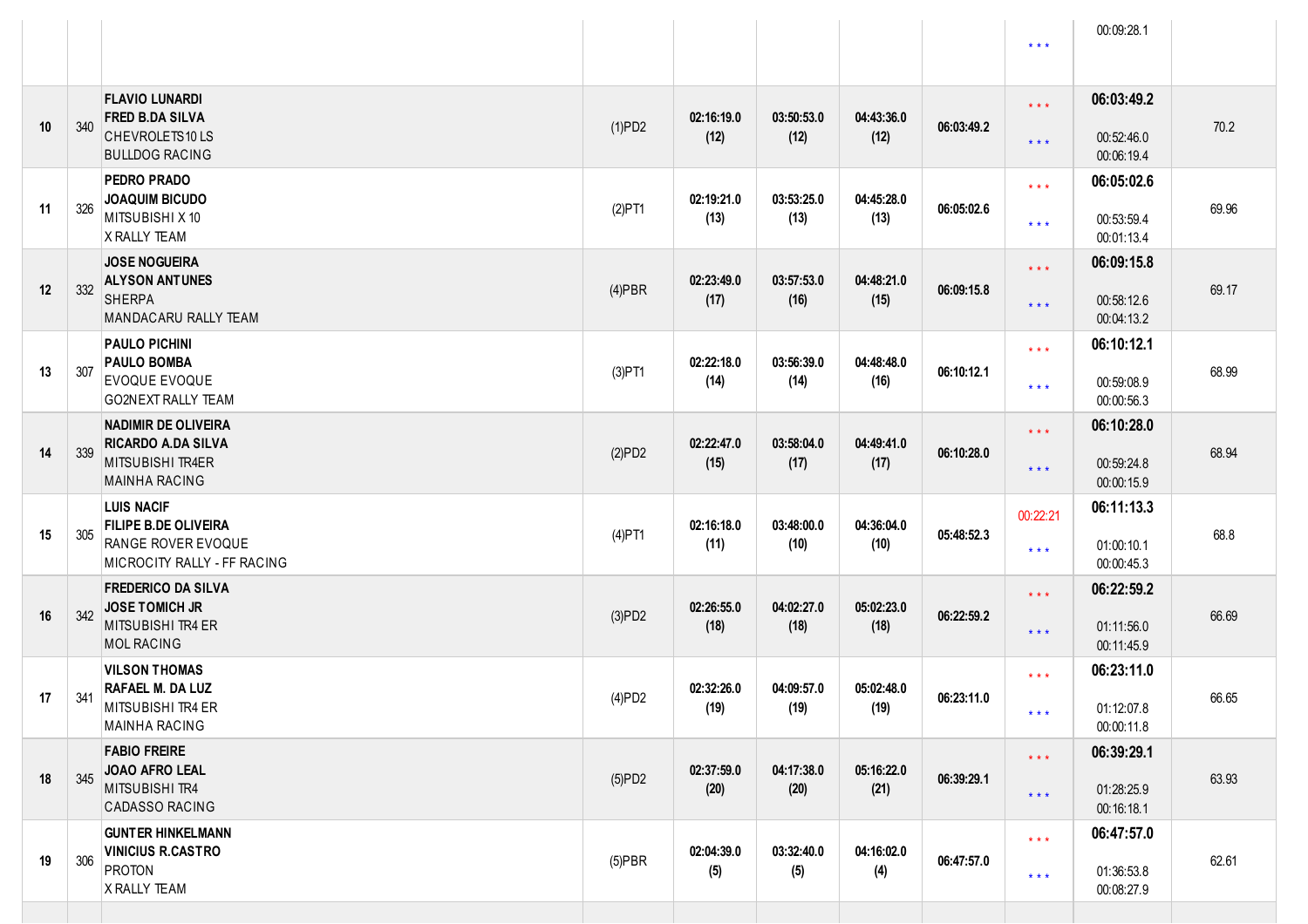| 20 | 343 | <b>CRISTIANO ROCHA</b><br><b>ANDERSON GERALDI</b><br>MITISUBISHI L200 RS<br>MANDACARU RALLY TEAM         | $(3)$ SPD | 02:40:03.0<br>(22)      | 04:20:59.0<br>(22)      | 05:19:09.0<br>(22)      | 06:50:27.0 | $\star$ $\star$ $\star$<br>$***$                   | 06:50:27.0<br>01:39:23.8<br>00:02:30.0 | 62.22 |
|----|-----|----------------------------------------------------------------------------------------------------------|-----------|-------------------------|-------------------------|-------------------------|------------|----------------------------------------------------|----------------------------------------|-------|
| 21 | 313 | <b>DAVISON J.RABECCHI</b><br><b>FLAVIO MARINHO</b><br><b>MITSUBISHI TRITON SR</b><br>TRT TEP RALLY TEAM  | $(5)$ PT1 | 02:38:19.0<br>(21)      | 04:25:19.0<br>(23)      | 05:15:08.0<br>(20)      | 06:28:26.6 | 00:22:08<br>$\star$ $\star$ $\star$                | 06:50:34.6<br>01:39:31.4<br>00:00:07.6 | 62.21 |
| 22 | 355 | <b>ANTONIO TEIXEIRA</b><br><b>EMERSON ET ECHEBERE</b><br>MITSUBISHI L200RS<br><b>HND RACING</b>          | $(4)$ SPD | 02:44:19.0<br>(23)      | 04:27:29.0<br>(24)      | 05:29:13.0<br>(23)      | 06:55:09.4 | 00:01:00<br>$***$                                  | 06:56:09.4<br>01:45:06.2<br>00:05:34.8 | 61.37 |
| 23 | 330 | <b>CELSO MACEDO</b><br><b>BELEN MACEDO</b><br><b>MISTUBISHI TR4ER</b><br><b>MACEDOS RALLY TEAM</b>       | (6)PD2    | 02:51:33.0<br>(26)      | 04:35:05.0<br>(25)      | 05:36:21.0<br>(24)      | 07:05:53.7 | 00:01:00<br>$\star$ $\star$ $\star$                | 07:06:53.7<br>01:55:50.5<br>00:10:44.3 | 59.83 |
| 24 | 318 | <b>DALTRO MARONEZI</b><br><b>GUILHERME REZENDE</b><br>MITSUBISHI TR4<br><b>RALLY SC</b>                  | (7)PD2    | 02:50:13.0<br>(25)      | 04:37:08.0<br>(26)      | 05:37:48.0<br>(25)      | 06:48:30.5 | 00:42:09<br>$\star$ $\star$ $\star$                | 07:30:39.5<br>02:19:36.3<br>00:23:45.8 | 56.67 |
| 25 | 315 | <b>VALDIR DE LACERDA</b><br><b>ISAC PINTO</b><br><b>MITSUBISHI TRITON SR</b><br><b>RALLY SC</b>          | $(5)$ SPD | 03:46:24.0<br>(28)      | 05:22:13.0<br>(27)      | 06:14:05.0<br>(26)      | 07:40:05.0 | $\star$ $\star$ $\star$<br>$\star$ $\star$ $\star$ | 07:40:05.0<br>02:29:01.8<br>00:09:25.5 | 55.51 |
| 26 | 336 | <b>BARTOLOMEU CARVALHO</b><br>JOSELITO DE MELO<br><b>MITSUBISHI TRITON SR</b><br><b>TUPAN RALLY TEAM</b> | $(6)$ SPD | 03:43:13.0<br>(27)      | 05:22:55.0<br>(28)      | 06:17:32.0<br>(27)      | 07:40:58.9 | $***$<br>$***$                                     | 07:40:58.9<br>02:29:55.7<br>00:00:53.9 | 55.4  |
| 27 | 334 | <b>FABRICIO BIANCHINI</b><br>JOSE CAIO R. DOS SANTOS<br>T-REX<br><b>MEM MOTORSPORT</b>                   | $(6)$ PT1 | 04:18:38.0<br>(29)      | 05:49:26.0<br>(29)      | 06:37:17.0<br>(28)      | 07:55:51.8 | 00:03:00<br>$\star$ $\star$ $\star$                | 07:58:51.8<br>02:47:48.6<br>00:17:52.9 | 53.34 |
| 28 | 331 | <b>CRISTIAN DOMECG</b><br><b>WEIDNER MOREIRA</b><br><b>MITSUBISHI TRITON</b><br><b>TOP RALLY TEAM</b>    | $(7)$ SPD | 02:46:13.0<br>(24)      | 04:19:54.0<br>(21)      | 07:31:09.0<br>(29)      | 08:00:00.0 | 01:00:00<br>$***$                                  | 09:00:00.0<br>03:48:56.8<br>01:01:08.2 | 47.3  |
| 29 | 301 | <b>REINALDO VARELA</b><br><b>GUSTAVO GUGELMIN</b><br><b>TOYOTA HILUX</b><br>DIVINO FOGAO RALLY TEAM      | $(4)$ T1F | $***$                   | $***$                   | $***$                   | 08:00:00.0 | 01:00:00<br>$\star$ $\star$ $\star$                | 09:00:00.0<br>03:48:56.8<br>00:00:00.0 | 47.3  |
| 30 | 319 | <b>JORGE WAGENFUHR JR</b><br><b>JOEL KRAVTCHENKO</b><br>MITSUBISHI L200 EVO<br>LIFE SIL RALLY            | $(7)$ PT1 | $\star$ $\star$ $\star$ | $\star$ $\star$ $\star$ | $\star$ $\star$ $\star$ | 08:00:00.0 | 01:00:00<br>$\star$ $\star$ $\star$                | 09:00:00.0<br>03:48:56.8<br>00:00:00.0 | 47.3  |